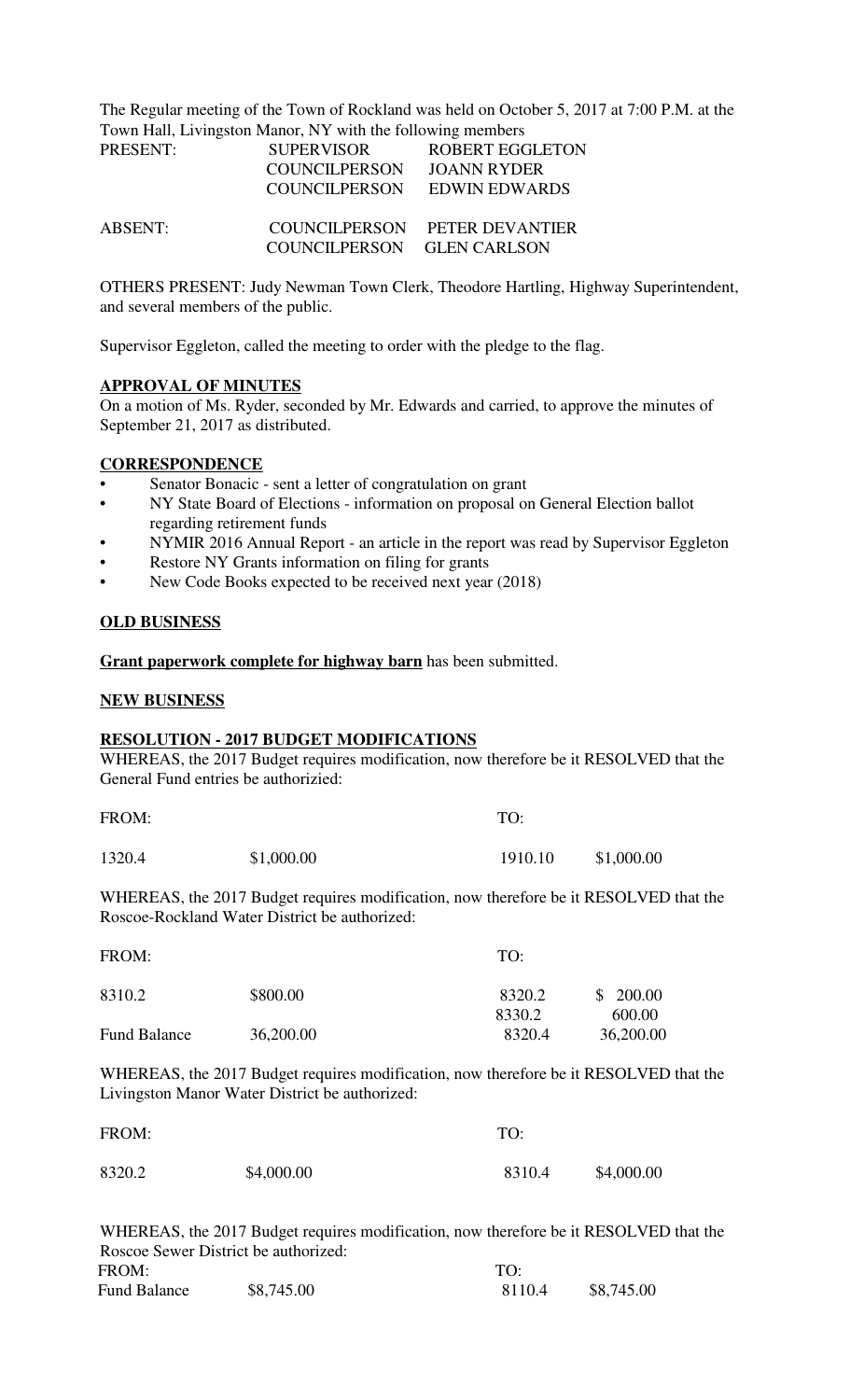WHEREAS, the 2017 Budget requires modification, now therefore be it RESOLVED that the Livingston Manor Sewer District be authorized:

| FROM:        |             | TO:     |             |
|--------------|-------------|---------|-------------|
| Fund Balance | \$18,020.00 | 8110.40 | \$18,020.00 |

The motion to accept this resolution was made by Mr. Edwards, seconded by Ms. Ryder and unanimously carried.

**Misner Agency -** sent a letter regarding a leak they had which flooded their office. The water did not go into the sewer. Bob Wolcott, Water and Sewer Superintendent was notified and verified that the water do not go in the sewer system.

## **RESOLUTION - ADJUST MISNER AGENCY SEWER CHARGES**

On a motion of Mr. Edwards, seconded by Ms. Ryder, the following resolution was ADOPTED - VOTE - AYES 3, NAYS 0 - RESOLVED - to adjust Misner Agency sewer charges by \$195.73 as a result of a water leak that did not go through the sewer system.

**Town Clerk's monthly report** was presented. The Clerk advised that out of approximately \$5000 for DEC licenses the Towns profit was \$287.

## **PUBLIC HEARING - TO EXPEND FUNDS FROM RESERVE ACCOUNT**

At 7:15 P.M. Supervisor Eggleton opened the public hearing to address expending funds from the Building Reserve Fund. The funds from reserve account will be used to replace the Handicap Ramp on the Town Hall building. Two different quotes were received The new ramp is ADA compliant with stainless steel grating and 2 side rails. Councilperson Ryder advised that the price quote is quite high. Sheila Shultz, a Livingston Manor resident ask why there were only 2 quotes. It was advised that per our procurement policy the total cost is under the threshold for requiring the bidding process.

## **CLOSE PUBLIC HEARING**

On a motion of Mr. Edwards, seconded by Ms. Ryder and carried, to close the public hearing.

## **RESOLUTION - EXPEND UP TO \$10,000 FROM THE BUILDING RESERVE FUND FOR A NEW HANDICAP RAMP**

On a motion of Mr. Edwards, seconded by Ms. Ryder, the following resolution was ADOPTED - VOTE - AYES 3, NAYS - RESOLVED - AYES 3, NAYS 0 - upon a wait period of 30 days, to expend up to \$10,000 for demolition and replacement of the handicap ramp on the Town Hall building.

## **DEPARTMENT HEADS**

**Highway Superintendent - Ted Hartling** reported that he received two bids for the new Highway pickup truck as follows:

| Arthur Glick Truck and Sales, Inc. | \$25,134.00 |
|------------------------------------|-------------|
| <b>Robert Green Truck Division</b> | \$25,950.00 |

Ted advised that he awarded the bid to Arthur Glick.

He also reported on the stripping of the municipal parking lot in Roscoe and the paving on White Roe Lake Road is complete.

## **APPROVAL OF BILLS**

On a motion of Mr. Edwards, seconded by Ms. Ryder, the following resolution was ADOPTED - VOTE - AYES 3, NAYS 0 - RESOLVED - to approve the bills on the abstract #19 in the following amounts: General Fund 338-353 28,522.03 Highway 285-296 6,739.70